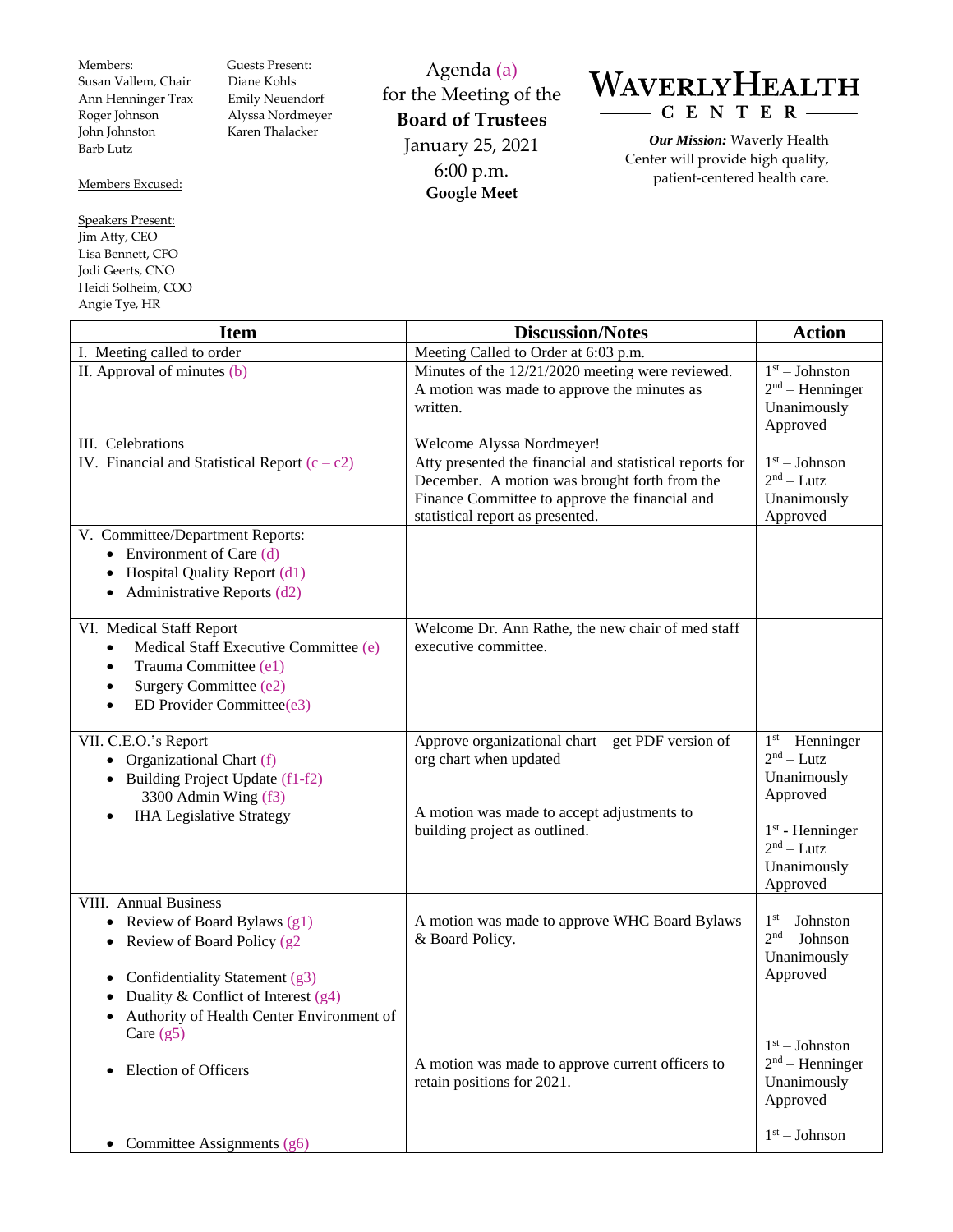|                                                                                                                                                                                                                                                                                                                                                                                                                                                                                                                                                                                                                                                                                                                                                                                                                                                                                                                                                                                                                           | A motion was made to approve committee<br>placements as discussed. | $2nd - Lutz$<br>Unanimously<br>Approved                         |
|---------------------------------------------------------------------------------------------------------------------------------------------------------------------------------------------------------------------------------------------------------------------------------------------------------------------------------------------------------------------------------------------------------------------------------------------------------------------------------------------------------------------------------------------------------------------------------------------------------------------------------------------------------------------------------------------------------------------------------------------------------------------------------------------------------------------------------------------------------------------------------------------------------------------------------------------------------------------------------------------------------------------------|--------------------------------------------------------------------|-----------------------------------------------------------------|
| IX. Old Business                                                                                                                                                                                                                                                                                                                                                                                                                                                                                                                                                                                                                                                                                                                                                                                                                                                                                                                                                                                                          |                                                                    |                                                                 |
| X. New Business                                                                                                                                                                                                                                                                                                                                                                                                                                                                                                                                                                                                                                                                                                                                                                                                                                                                                                                                                                                                           |                                                                    |                                                                 |
| • Triage Agreement (Lab) (h1)                                                                                                                                                                                                                                                                                                                                                                                                                                                                                                                                                                                                                                                                                                                                                                                                                                                                                                                                                                                             | Motion made to approve Triage Lab Agreement.                       | $1st$ – Henninger<br>$2nd - Lutz$<br>Unanimously<br>Approved    |
| KnowBe4 Cyber Security Training<br>$\bullet$<br>Agreement (h2)                                                                                                                                                                                                                                                                                                                                                                                                                                                                                                                                                                                                                                                                                                                                                                                                                                                                                                                                                            | A motion was made to approve KnowBe4 Cyber<br>Security Training.   | $1st - Johnston$<br>$2nd - Lutz$<br>Unanimously<br>Approved     |
| CarePort Agreement (h3)<br>$\bullet$                                                                                                                                                                                                                                                                                                                                                                                                                                                                                                                                                                                                                                                                                                                                                                                                                                                                                                                                                                                      | A motion was made to approve the CarePort<br>Agreement.            | $1st$ – Henninger<br>$2nd - Johnson$<br>Unanimously<br>Approved |
| Ransomware After Action Report (h4)                                                                                                                                                                                                                                                                                                                                                                                                                                                                                                                                                                                                                                                                                                                                                                                                                                                                                                                                                                                       |                                                                    |                                                                 |
| Privilege Requests:                                                                                                                                                                                                                                                                                                                                                                                                                                                                                                                                                                                                                                                                                                                                                                                                                                                                                                                                                                                                       |                                                                    |                                                                 |
| Provisional Appointment to Medical Staff:                                                                                                                                                                                                                                                                                                                                                                                                                                                                                                                                                                                                                                                                                                                                                                                                                                                                                                                                                                                 |                                                                    |                                                                 |
| <b>Reappointment to Medical Staff:</b><br>Afridi, Haroon MD - Courtesy,<br>Radiology, RCI<br>Afzal, Ashar MD - Courtesy, Pain<br>٠<br>Management, CVMS<br>Burke, Stephen MD - Courtesy,<br>٠<br>Radiology, RCI<br>Burr, Larry MD - Courtesy, Radiology,<br>RCI<br>Donta, Theodore MD - Consulting,<br>Radiology, RCI<br>Dahlquist, Clay DO - Active, Emergency<br>٠<br>Medicine and Hospitalist, WHC<br>Davenport, Darren MD - Consulting,<br>٠<br>Radiology, RCI<br>Gonzales, Felix MD - Courtesy,<br>٠<br>Otolaryngology, Iowa ENT<br>Hanigan, Michael MD - Consulting,<br>٠<br>Radiology, RCI<br>Hawkins, Frank MD - Courtesy, Pain<br>٠<br>Management, CVMS<br>Hopper, Brian MD - Courtesy,<br>٠<br>Radiology, RCI<br>Hull, Shannon PA-C - Active, Family<br>٠<br>Practice, WHC<br>Hummel, Michael MD -<br>٠<br>Consulting, Radiology, RCI Jensen,<br>٠<br>David MD - Courtesy, Radiology<br>Joylani, Connie MD - Active, Emergency<br>٠<br>Medicine and Hospitalist, WHC<br>Kyhl, Lara ARNP - Active, Emergency<br>٠ |                                                                    |                                                                 |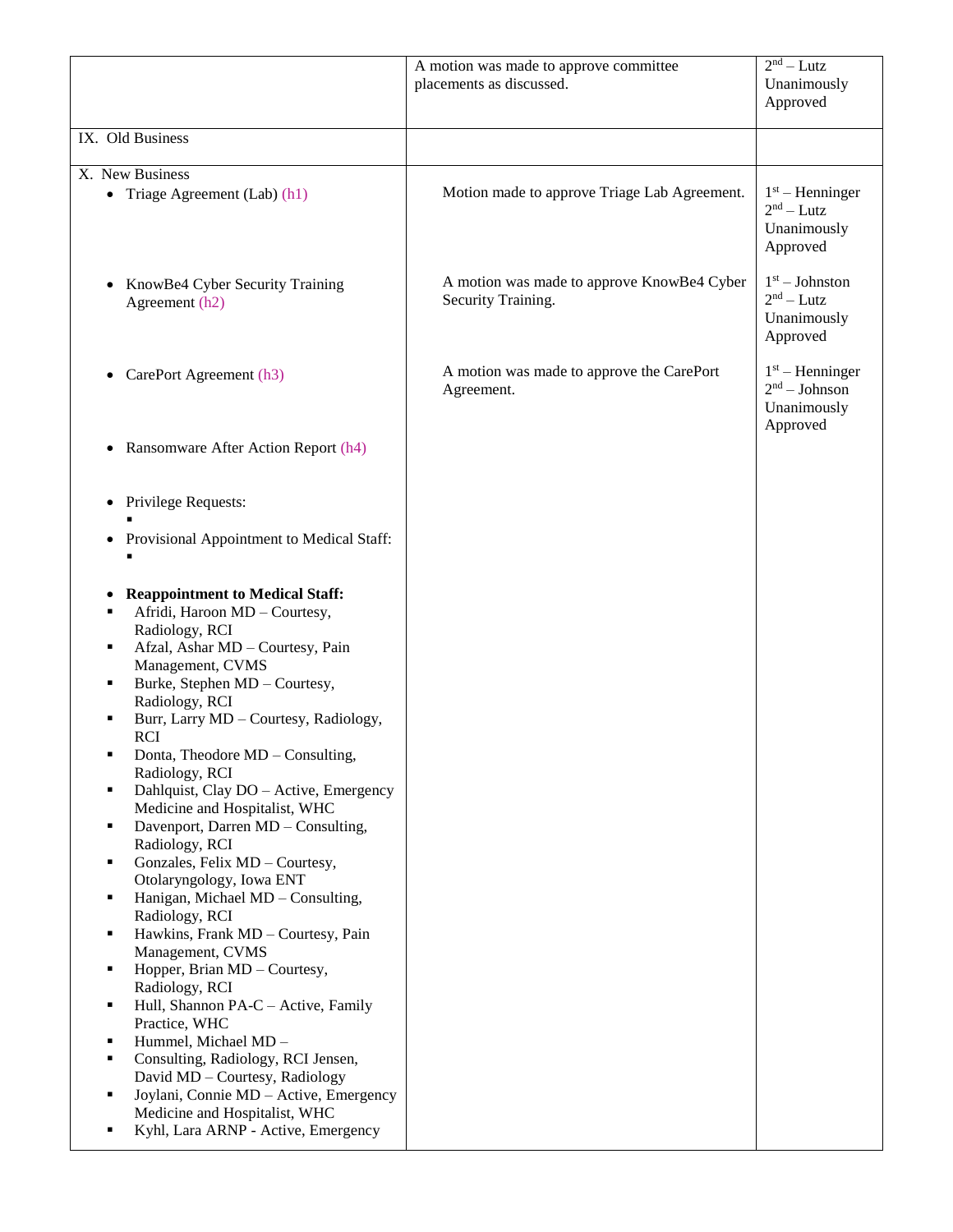| Medicine, WHC<br>٠                                             |                                                                                    |                                 |
|----------------------------------------------------------------|------------------------------------------------------------------------------------|---------------------------------|
| Macke, Michael MD - Courtesy,<br>Radiology, RCI                |                                                                                    |                                 |
| Maqsood, Ahsan MD - Courtesy,<br>٠                             |                                                                                    |                                 |
| Cardiology, MercyOne                                           |                                                                                    |                                 |
| McDonald, Joshua MD - Courtesy,<br>٠                           |                                                                                    |                                 |
| Radiology, RCI                                                 |                                                                                    |                                 |
| Randall, Brian MD - Courtesy,<br>٠<br>Radiology, RCI           |                                                                                    |                                 |
| Schmall, Robert MD - Consulting,<br>٠                          |                                                                                    |                                 |
| Radiology, RCI                                                 |                                                                                    |                                 |
| Schneider, Paul DO - Consulting,                               |                                                                                    |                                 |
| Radiology, RCI                                                 |                                                                                    |                                 |
| Seberger, Brianne MD - Courtesy,<br>٠                          |                                                                                    |                                 |
| Radiology, RCI<br>Seitz, Richard MD - Consulting,<br>٠         |                                                                                    |                                 |
| Radiology, RCI                                                 |                                                                                    |                                 |
| Singh, Rajendra MD - Active,<br>п                              |                                                                                    |                                 |
| Emergency Medicine, WHC                                        |                                                                                    |                                 |
| Smith, Stephanie ARNP - Courtesy,<br>٠                         |                                                                                    |                                 |
| Orthopedic Surgery, CVMS                                       |                                                                                    |                                 |
| Van Roekel, David MD - Consulting,<br>٠<br>Radiology, RCI      |                                                                                    |                                 |
| Wirtz, Randy ARNP - Active, Family                             |                                                                                    |                                 |
| Practice, WHC                                                  |                                                                                    |                                 |
| Zehr, John MD - Active, Emergency<br>٠                         |                                                                                    |                                 |
| Medicine, WHC                                                  |                                                                                    |                                 |
| <b>Resignations from Medical Staff:</b>                        | Privileging items were presented as individually                                   | $1st - Johnston$                |
| Clark, Craig MD - Consulting,                                  | listed at left. All files have been reviewed by the                                | $2nd - Lutz$                    |
| Radiology, RCI                                                 | Executive Committee of the Medical Staff. The                                      | Unanimously                     |
|                                                                | Executive Committee recommends approval. A                                         | Approved                        |
| New Clinical Privilege Form:                                   | motion was made to approve all privileging<br>items as individually considered and |                                 |
| Annual Review of Medical Staff Bylaws -                        | recommended by the Executive Committee of                                          |                                 |
|                                                                | the Medical Staff.                                                                 |                                 |
| New/Revised Policies:                                          |                                                                                    |                                 |
|                                                                |                                                                                    |                                 |
| Finance Committee (i)                                          |                                                                                    | $1st$ – Henninger               |
| <b>Capital Requests</b><br>Simulation Manikin (i1a)<br>$\circ$ |                                                                                    | $2nd - Johnson$                 |
|                                                                |                                                                                    | Unanimously                     |
|                                                                |                                                                                    | Approved                        |
|                                                                |                                                                                    | $1st$ – Henninger               |
| Surgery Washer (i1b)<br>O                                      |                                                                                    | $2nd - Johnston$                |
|                                                                | A motion was made to approve the purchase of                                       | Unanimously                     |
|                                                                | Simulation Manikin as presented.                                                   | Approved                        |
|                                                                |                                                                                    |                                 |
| Endo Equipment (i1c)<br>$\circ$                                |                                                                                    | $1st - Lutz$<br>$2nd - Johnson$ |
|                                                                | A motion was made to approve the purchase of a<br>Surgery Washer as presented.     | Unanimously                     |
|                                                                |                                                                                    | Approved                        |
| Capital Report (i2)                                            |                                                                                    |                                 |
| Cash Investments & Transfer Report                             |                                                                                    |                                 |
| (i3)                                                           | A motion was made to approve the purchase of                                       |                                 |
| <b>Financial Assistance Requests</b>                           | the Endo Equipment as presented.                                                   |                                 |
| XI. Closed Session                                             | A motion was made to move into closed session at                                   | $1st - Johnson$                 |
|                                                                | 7:06 p.m. for the purposes identified at left.                                     | $2nd$ – Henninger               |